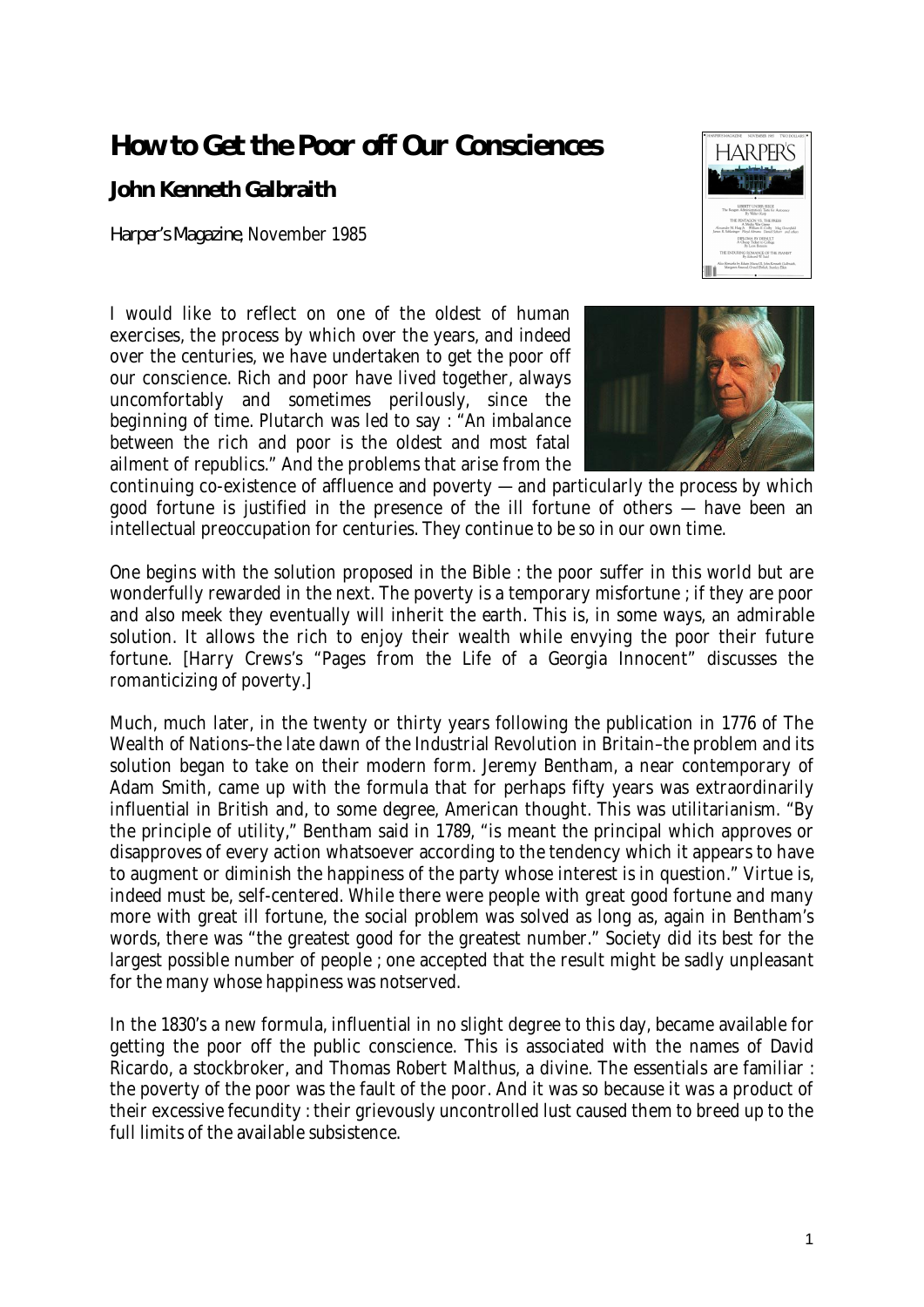This was Malthusianism. Poverty being caused in the bed meant that the rich were not responsible for either its creation or its amelioration. However, Malthus was himself not without a certain feeling of responsibility : he urged that the marriage ceremony contain a warning against undue and irresponsible sexual intercourse — a warning, it is fair to say, that has not been accepted as a fully effective method of birth control.

In more recent times, Ronald Reagan has said that the best form of population control emerges from the market. (Couples in love should repair to R. H. Macy's, not their bedrooms.) Malthus, it must be said, was at least as relevant.

By the middle of the nineteenth century, a new form of denial achieved great influence, especially in the United States. The new doctrine, associated with the name of Herbert Spencer, was Social Darwinism. In economic life, as in biological development, the overriding rule was survival of the fittest. That phrase — "survival of the fittest" — came, in fact, not from Charles Darwin but from Spencer, and expressed his view of economic life. The elimination of the poor is nature's way of improving the race. The weak and unfortunate being extruded, the quality of the human family is thus strengthened.

One of the most notable American spokespersons of Social Darwinism was John D. Rockefeller — the first Rockefeller — who said in a famous speech : "The American Beauty rose can be produced in the splendor and fragrance which bring cheer to its beholder only by sacrificing the early buds which grow up around it. And so it is in economic life. It is merely the working out of a law of nature and a law of God." [Jacob Riis's How the Other Half Lives was written during the time of Social Darwinism and played a major role in this ideology's demise.]

In the course of the present century, however, Social Darwinism came to be considered a bit too cruel. It declined in popularity, and references to it acquired a condemnatory tone. We passed on to the more amorphous denial of poverty associated with Calvin Coolidge and Herbert Hoover. They held that public assistance to the poor interfered with the effective operation of the economic system, that such assistance was inconsistent with the economic design that had come to serve most people very well. The notion that there is something economically damaging about helping the poor remains with us to this day as one of the ways by which we get them off our conscience. It doesn't follow, however, that government aid to the affluent is morally damaging ; see "The Next New Deal" and "Reining in the Rich".]

With the Roosevelt revolution (as previously with that of Lloyd George in Britain), a specific responsibility was assumed by the government for the least fortunate people in the republic. Roosevelt and the presidents who followed him accepted a substantial measure of responsibility for the old through Social Security, for the unemployed through unemployment insurance, for the unemployable and the handicapped through direct relief, and for the sick through Medicare and Medicaid. This was a truly great change, and for a time, the age-old tendency to avoid thinking about the poor gave way to the feeling that we didn't need to try — that we were, indeed, doing something about them. In recent years, however, it has become clear that the search for a way of getting the poor off our conscience was not at an end ; it was only suspended. And so we are now again engaged in this search in a highly energetic way. It has again become a major philosophical, literary, and rhetorical preoccupation, and an economically not unrewarding enterprise.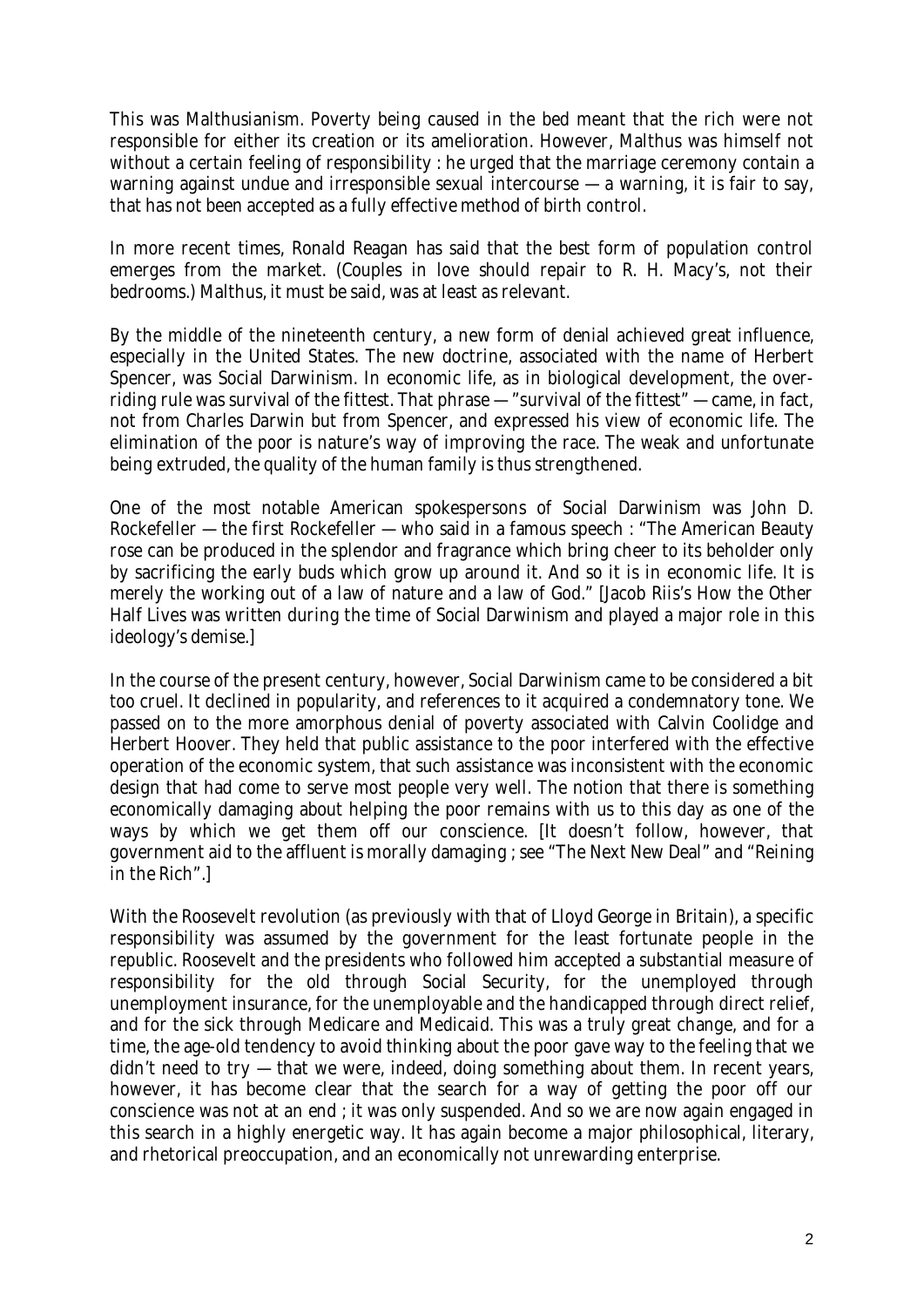Of the four, maybe five, current designs we have to get the poor off our conscience, the first proceeds from the inescapable fact that most of the things that must be done on behalf of the poor must be done in one way or another by the government. It is then argued that the government is inherently incompetent, except as regards weapons design and procurement and the overall management of the Pentagon. Being incompetent and ineffective, it must not be asked to succor the poor ; it will only louse things up or make things worse.

The allegation of government incompetence is associated in our time with the general condemnation of the bureaucrat — again excluding those associated with national defense. The only form of discrimination that is still permissible — that is, still officially encouraged in the United States today — is discrimination against people who work for the federal government, especially on social welfare activities. We have great corporate bureaucracies replete with corporate bureaucrats, but they are good ; only public bureaucracy and government servants are bad. In fact we have in the United States an extraordinarily good public service — one made up of talented and dedicated people who are overwhelmingly honest and only rarely given to overpaying for monkey wrenches, flashlights, coffee makers, and toilet seats. (When these aberrations have occurred they have, oddly enough, all been in the Pentagon.) We have nearly abolished poverty among the old, greatly democratized health care, assured minorities of their civil rights, and vastly enhanced educational opportunity. All this would seem a considerable achievement for incompetent and otherwise ineffective people. We must recognize that the present condemnation of government and government ad- ministration is really part of the continuing design for avoiding responsibility for the poor.

The second design in this great centuries-old tradition is to argue that any form of public help to the poor only hurts the poor. It destroys morale. It seduces people away from gainful employment. It breaks up marriages, since women can seek welfare for themselves and their children once they are without husbands. There is no proof of this — none, certainly, that compares that damage with the damage that would be inflicted by the loss of public assistance. [See Robert Greenstein's congressional testimony.] Still, the case is made — and believed — that there is something gravely damaging about aid to the unfortunate. This is perhaps our most highly influential piece of fiction.

The third, and closely related, design for relieving ourselves of responsibility for the poor is the argument that public-assistance measures have an adverse effect on incentive. They transfer income from the diligent to the idle and feckless, thus reducing the effort of the diligent and encouraging the idleness of the idle. The modern manifestation of this is supply-side economics. Supply-side economics holds that the rich in the United States have not been working because they have too little income. So, by taking money from the poor and giving it to the rich, we increase effort and stimulate the economy. Can we really believe that any considerable number of the poor prefer welfare to a good job ? Or that business people — corporate executives, the key figures in our time — are idling away their hours because of the insufficiency of their pay ? This is a scandalous charge against the American businessperson, notably a hard worker. Belief can be the servant of truth–but even more of convenience.

The fourth design for getting the poor off our conscience is to point to the presumed adverse effect on freedom of taking responsibility for them. Freedom consists of the right to spend a maximum of one's money by one's own choice, and to see a minimum taken and spent by the government. (Again, expenditure on national defense is excepted.) In the